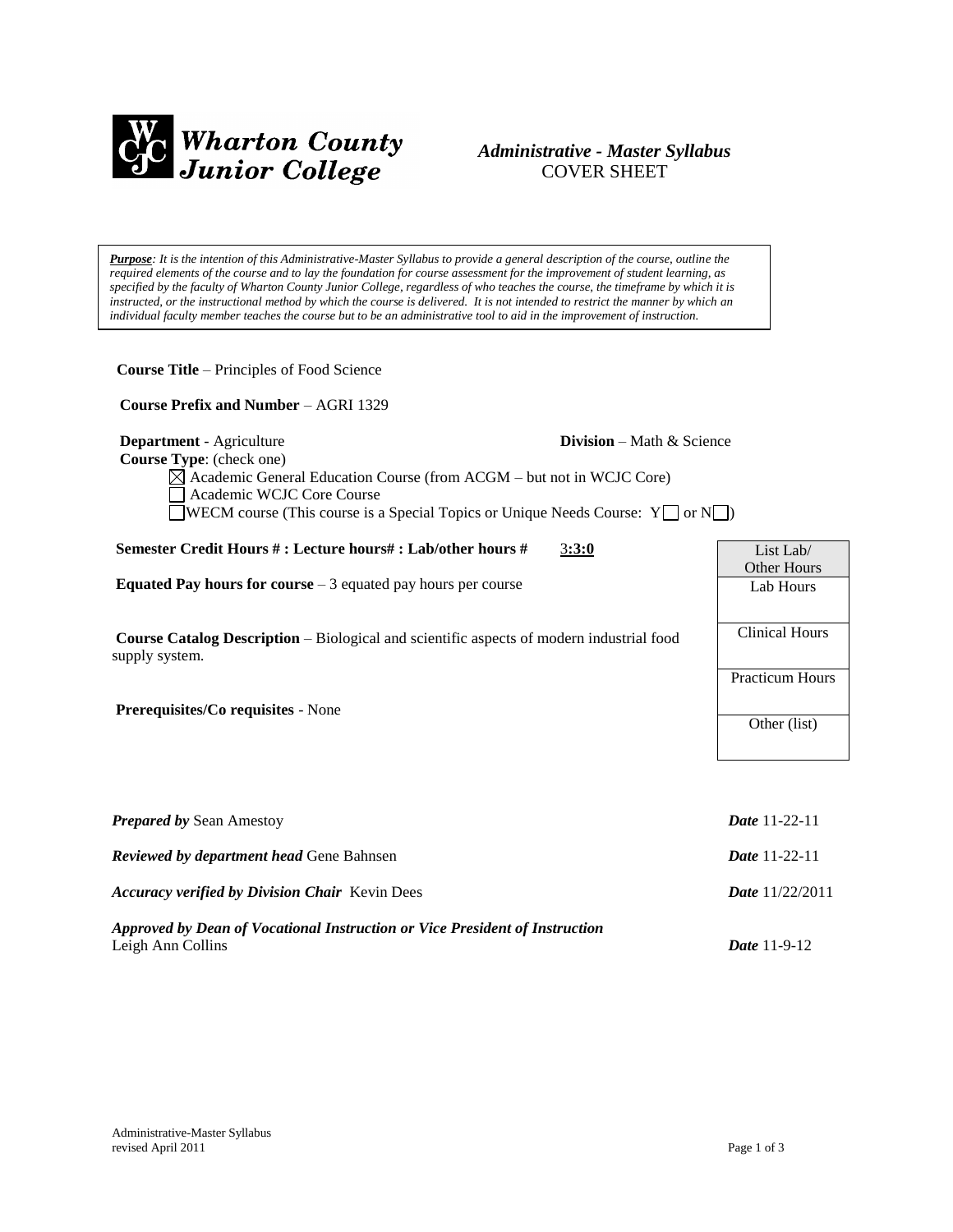

**I. Topical Outline** – Each offering of this course must include the following topics (be sure to include information regarding lab, practicum, clinical or other non-lecture instruction):

| <b>Topical Outline</b>                                  | Dedicated Instructional Time |
|---------------------------------------------------------|------------------------------|
| Overview of the Food Industry, Chemistry of             |                              |
| Foods, Nutrition and Digestion                          | Two weeks                    |
| <b>Quality Factors in Food</b>                          | Two weeks                    |
| Avoiding Food Deterioration: Heat Preservation          |                              |
| And Processing, Cold Preservation and Processing,       |                              |
| Food Dehydration and Concentration                      | One week                     |
| Processing Foods with Radiant and Electrical Energy,    |                              |
| Fermentation in Food Production, Dairy Products         | Two weeks                    |
| Meat Production, Grading and Tenderness, Meat           |                              |
| Preparation and Processed Meats                         | One week                     |
| Poultry Production, Egg Production                      | One week                     |
| Fish and Shellfish as Food Sources                      | One week                     |
| Fats and Oils in Food Products; Grains and Legumes      |                              |
| in Cereal and Baking; Processing Wheat, Corn and        |                              |
| Other Grains                                            | Two weeks                    |
| Fruits and Vegetables; Beverage Production; Food        |                              |
| Packaging                                               | One week                     |
| Wastewater and Food Processing; Food Safety             | One week                     |
| Governmental Regulation and Nutritional Labeling;       |                              |
| <b>Understanding Food Additives; Dietary Guidelines</b> |                              |
| For Americans                                           | Two weeks                    |

# **II. Course Learning Outcomes**

| <b>Course Learning Outcome</b>                                                                                                                                                                                                                                                                                                                                                                 | <b>Method of Assessment</b>                                                                                                                                   |
|------------------------------------------------------------------------------------------------------------------------------------------------------------------------------------------------------------------------------------------------------------------------------------------------------------------------------------------------------------------------------------------------|---------------------------------------------------------------------------------------------------------------------------------------------------------------|
| Students will:<br>Understand the chemical composition of foods, and<br>1.<br>its relationship to nutrition and digestion.<br>Identify quality factors in foods.<br>Describe methods of food preservation.<br>3.<br>Understand meat grading and preparation.<br>4.<br>Describe food safety methods.<br>.5.<br>Understand nutritional labeling, food additives, and<br>6.<br>dietary guidelines. | Lecture and exams<br>Lecture and exams<br>Lecture and exams<br>2.<br>$\mathcal{R}$<br>Lecture and exams<br>Lecture and exams<br>4.<br>Lecture and exams<br>5. |

## **III. Required Text(s), Optional Text(s) and/or Materials to be Supplied by Student.** Introduction to Food Science. 2003. Delmar/Thompson learning, Albany, NY 12212. ISBN 076681314-2 (optional)

Students may be required to obtain written material from AgEDNet.com